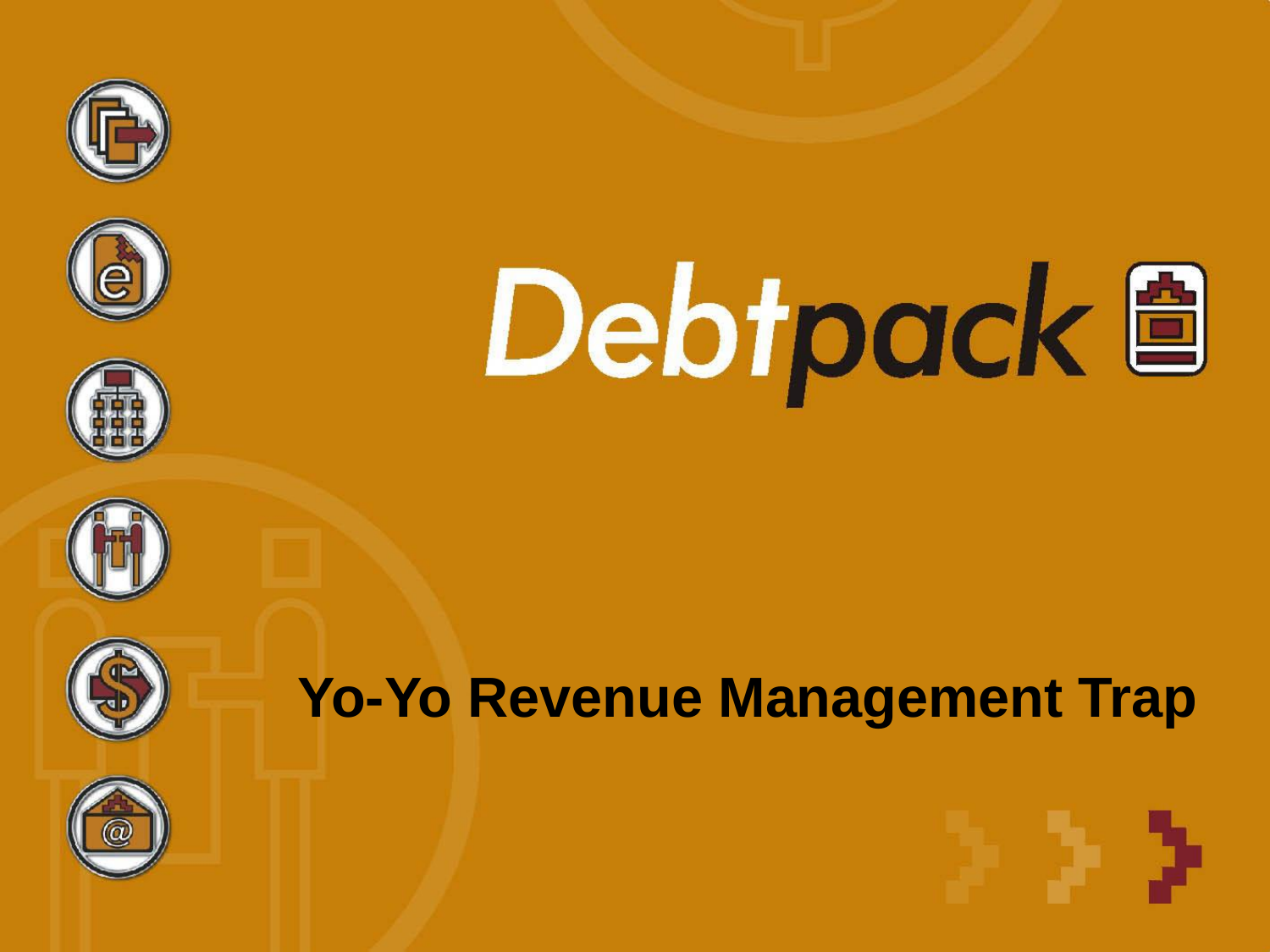## Enhance your Revenue!

# Bigger Bigger



**Do Not** 

ebt

Pre Payment

**Restrict Water** 

Smart Meters



Attorneys



50% Discount

Write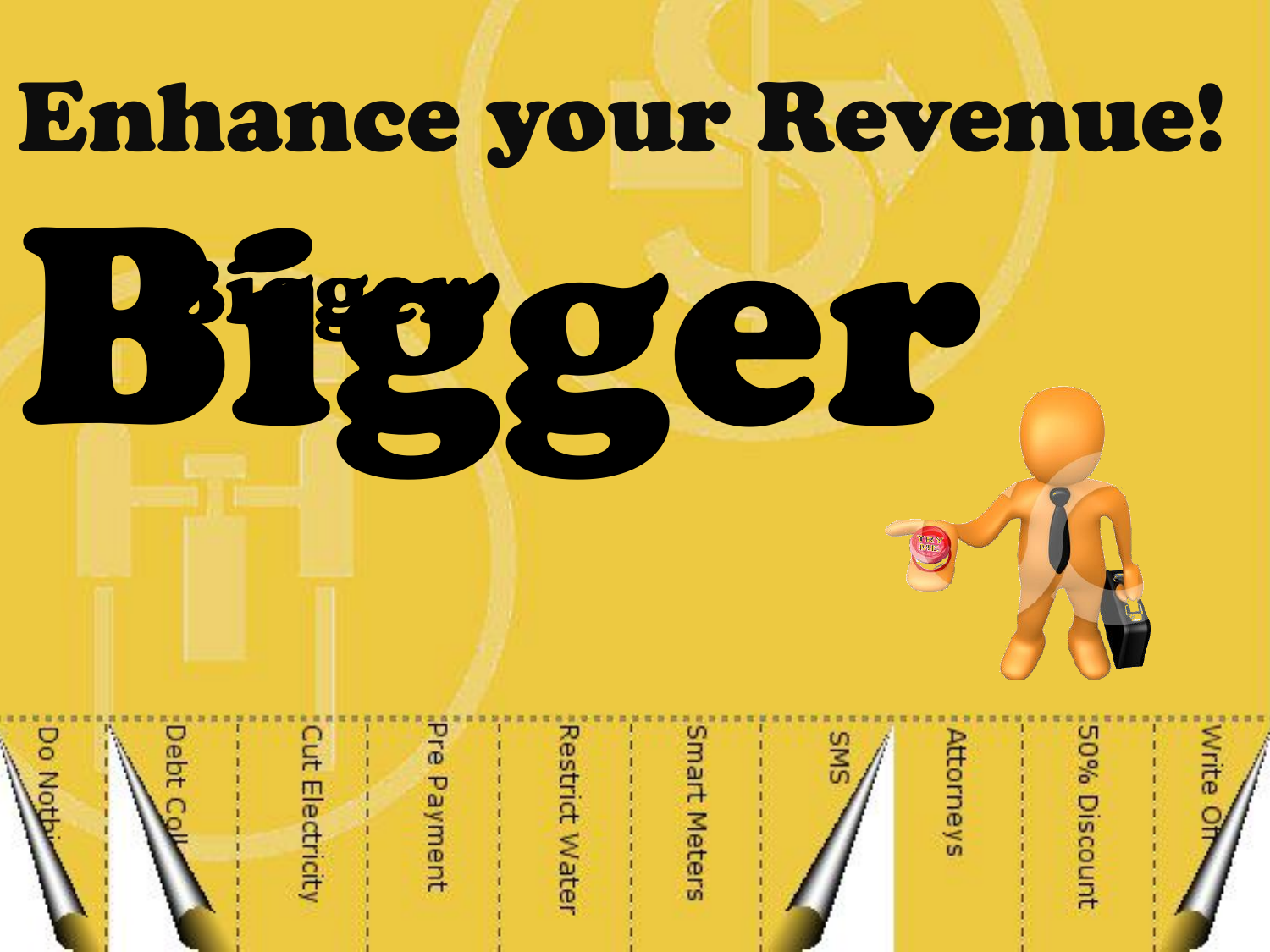## Enhance your Revenue!

#### Bigger

Immediate Results! Easy to use! 100 % Safe! Money back guarantee! No Comeback!

|  | Do Notbin | $\mathcal{L}_{\mathcal{A}}$<br>Debt <sub>Co</sub> | Cut Electrici | Pre Payment | Restrict W<br>/ater | Smart <sub>N</sub><br>leters | SM <sub>S</sub> | neys | 50% Discor<br>Ē |  |
|--|-----------|---------------------------------------------------|---------------|-------------|---------------------|------------------------------|-----------------|------|-----------------|--|
|--|-----------|---------------------------------------------------|---------------|-------------|---------------------|------------------------------|-----------------|------|-----------------|--|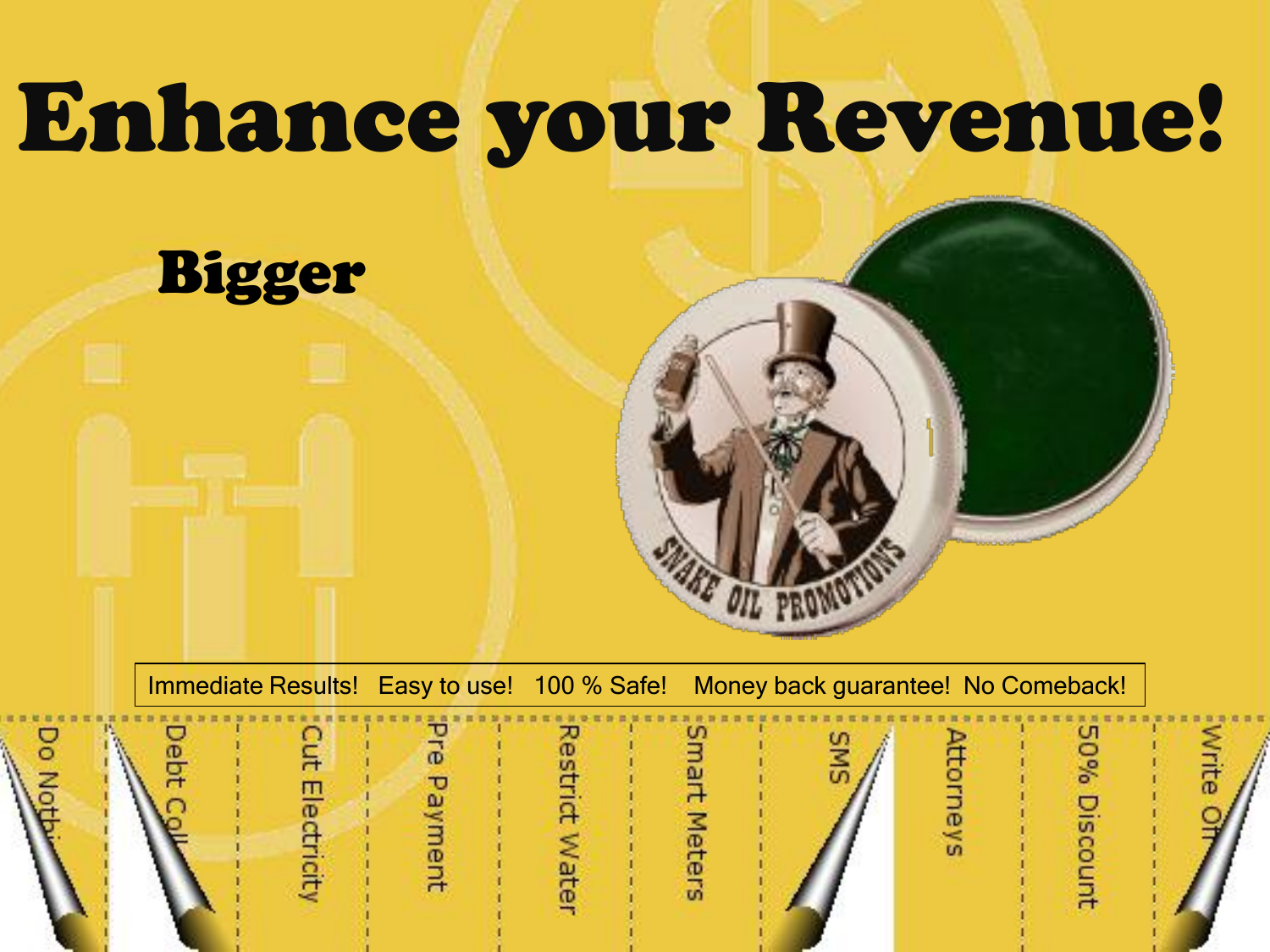## **Two Methods**

### **Popular Payment Rate Method**

- **Payment Rate**
- Collection Percentage
- Payment Rate = Enhances Revenue

## **Less Used Payment Period Method**

- Rate of Use.
- Debtor Days.
- **Payment Period results Payment Rate**

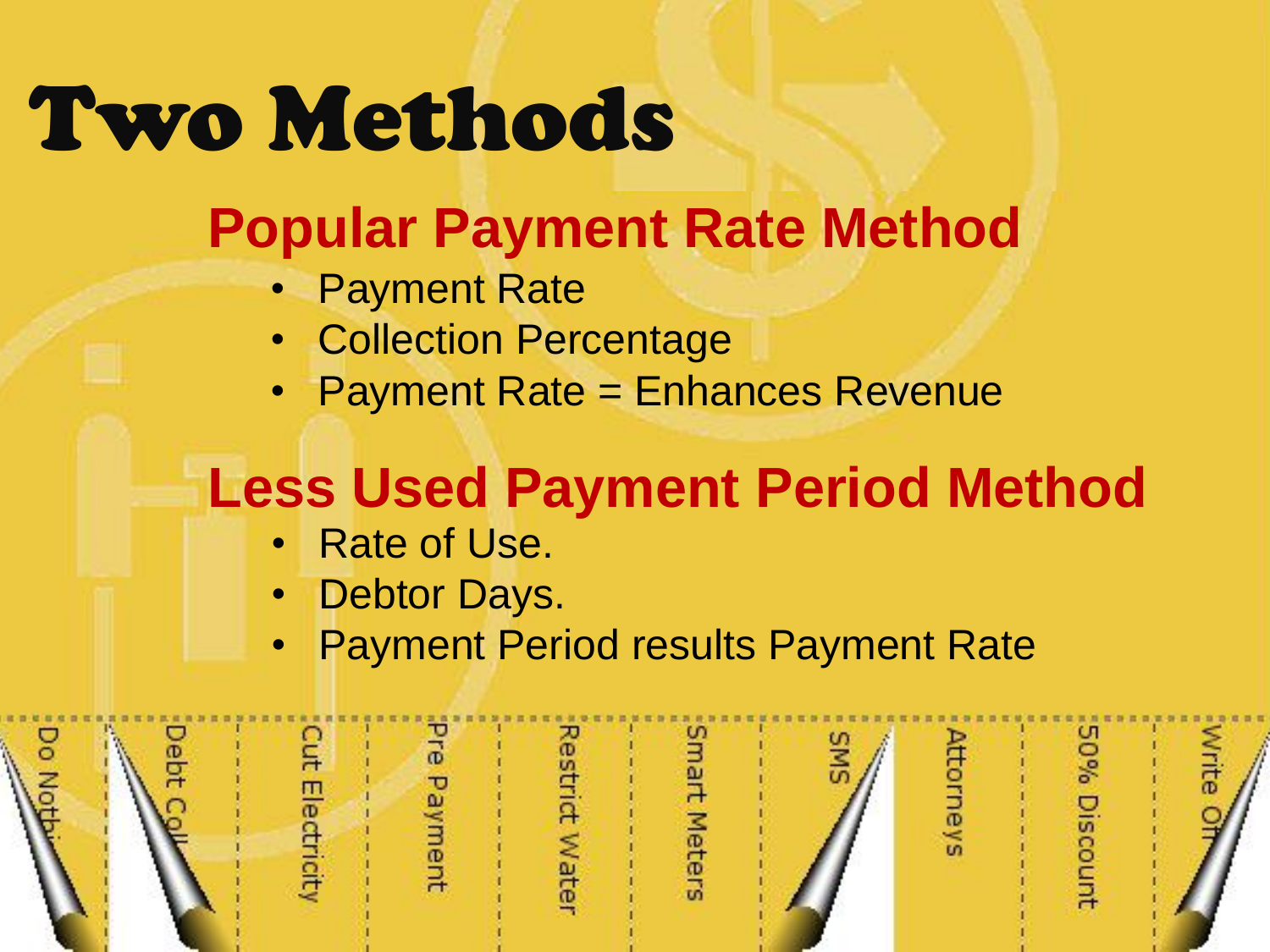**Municipality N - collection %**

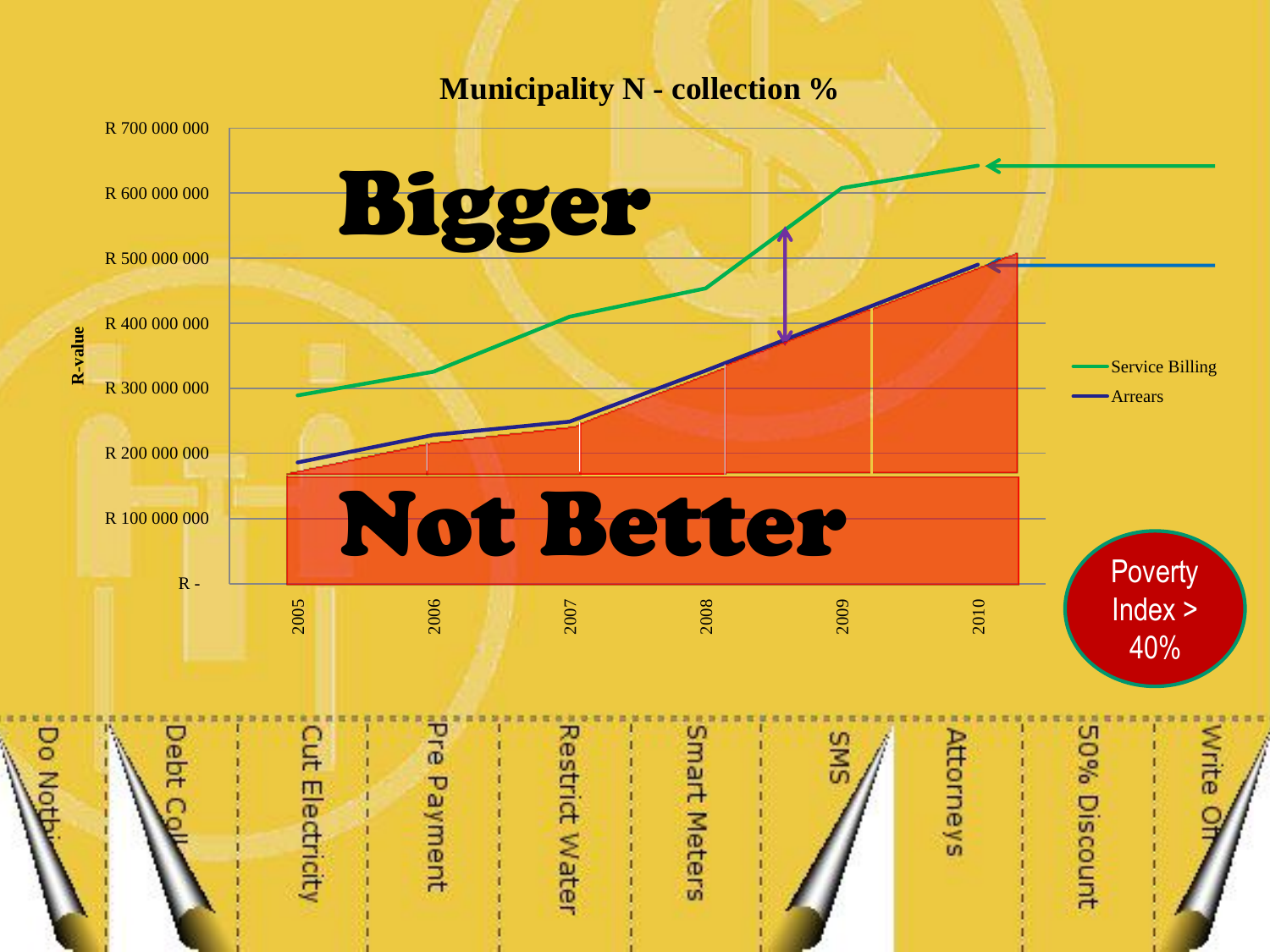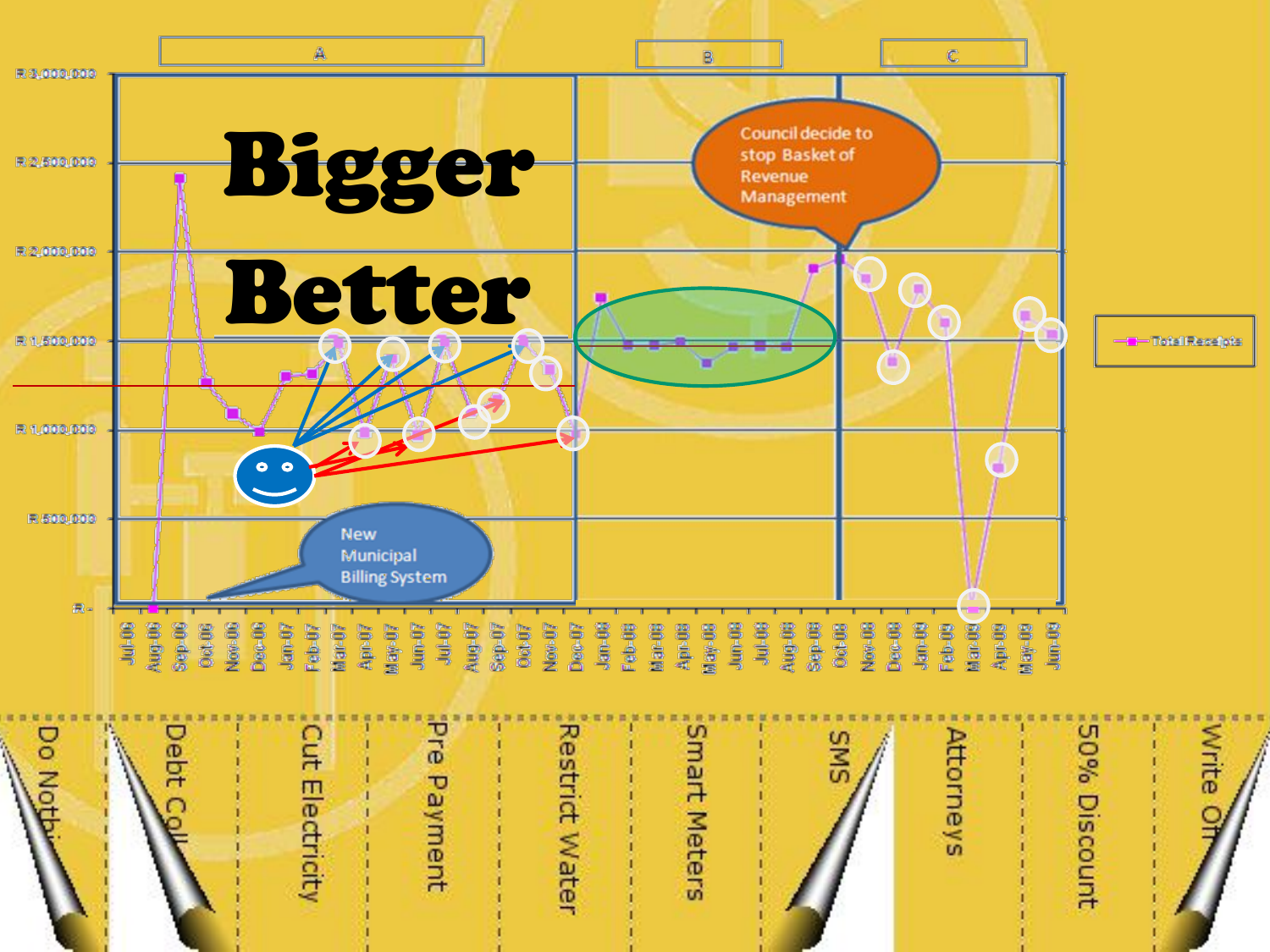